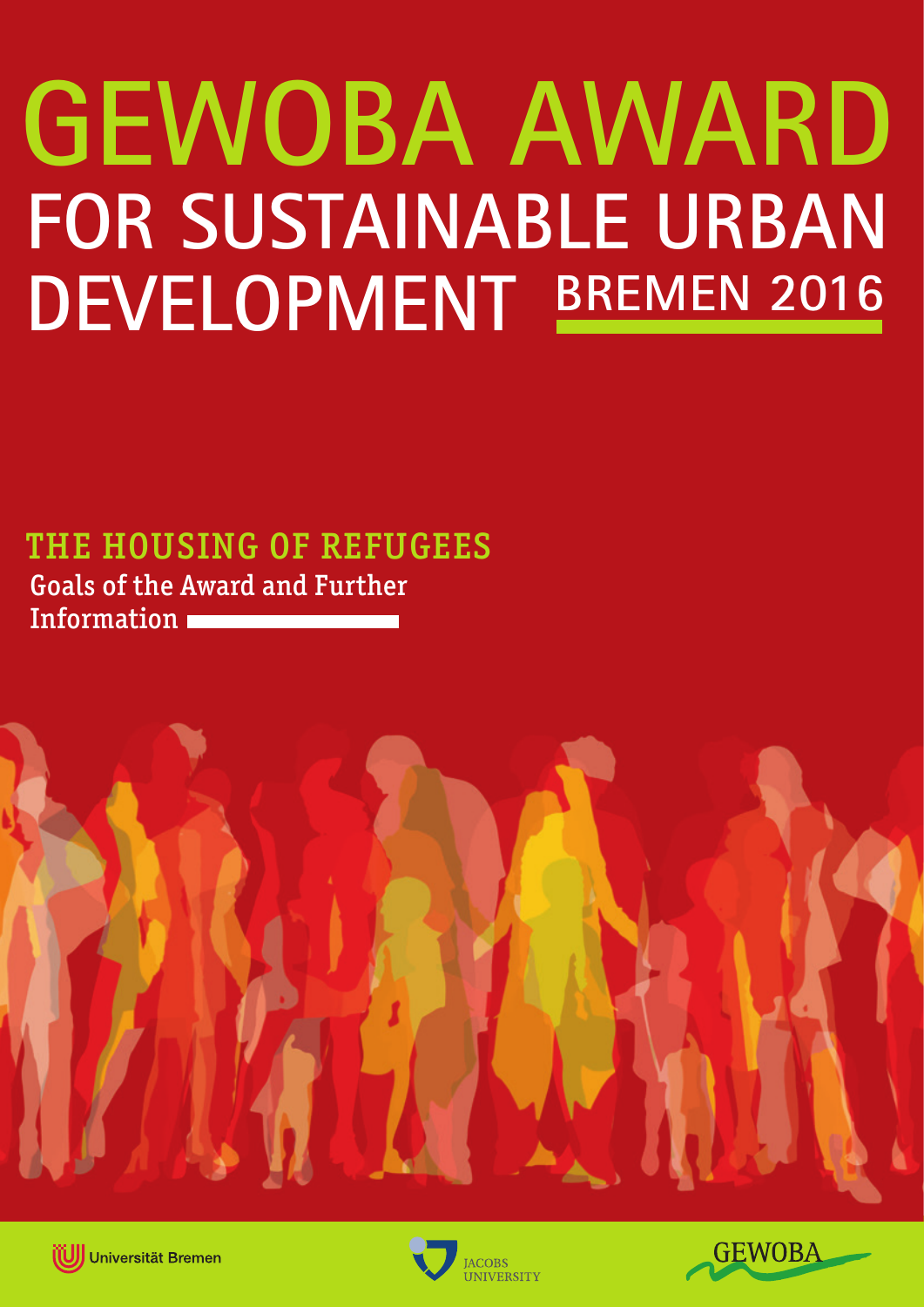# GOALS OF THE AWARD

The GEWOBA Aktiengesellschaft Wohnen und Bauen in Bremen biennially offers an Award for Sustainable Urban Development to students of the social sciences for outstanding achievements. To find deserving awardees, a non-anonymous contest for ideas is called, which serves as the frame for attending to a given social science topic: Individual as well as team submissions (seminar papers, project reports, academic manuscripts, or theses) are equally welcome. In order to create space for diverse innovative ideas and new approaches to problem-solving and to generate novel insights and perspectives, modalities of how the topic of the contest is to be approached are deliberately not defined narrowly. Results of the contest are to contribute to the public urban development discourse by way of offering challenges and alternative input from a social science perspective.

#### PROCEDURE

The contest is called by GEWOBA Aktiengesellschaft Wohnen und Bauen and conducted in cooperation with Universität Bremen and Jacobs University Bremen.

At both universities an information meeting will be organized.

#### CONTACT

Maike Koschorreck Bremen International Graduate School of Social Sciences (BIGSSS) Subject "The Housing of Refugees" Mary-Sommerville-Straße 9 28359 Bremen gewobapreis@bigsss-bremen.de

Eligible to participate are students from all social science and adiacent study programs of all levels (individuals as well as groups). who are enrolled at a university or other institution of tertiary education at the time the call is issued.

The quality of the submitted contest contributions (student project reports, theses, publications) is evaluated by a jury consisting of representatives of the Bremen Senator of Social Affairs, Youth, Women, Integration, and Sports, of the social sciences at Universität Bremen and Jacobs University Bremen, and of GEWOBA. In light of the topic selected for a call in a given year, further experts are asked to serve as jury members.

# AWARDS AND HONORABLE MENTIONS

Altogether the award is endowed with funds of 5.000 Euro per call. Usually the partitioning is:

GEWOBA Award for Sustainable Urban Development 2.000 Euros Honorable Mention (3) 1.000 Euros (each)

The jury reserves the right to partition the prize money differently, and to offer additional special awards.

## CONTEST TASK

For the 2016 contest contributions to the topic The Housing of Refugees are sought that offer analyses and new insights and perspectives with an explicit practical relevance. Further criteria are a clear reference to the study program of the submitting student as well as a discernable provision of transfer benefits. For further information see next page.

## REQUIREMENTS

Contributions are to be submitted in German. In exceptional cases, contributions in English are possible. They can take the form of written documents as well as other media.

It is expected that together with the actual submission a letter of motivation and an Executive Summary (together not exceeding six A4 pages) are submitted.

The jury will invite a short list of contestants to personally present their submission.

The GEWOBA reserves the right to publish the contributions to the contest, including names of contributors. Submissions by the eventual awardees of the GEWOBA Award for Sustainable Urban Development become the property of GEWOBA. Intellectual property rights shall remain unaffected. Submissions of non-awardees will be returned to the submitters.

#### DATES

**January 7, 2016** Formal Publication of the Call

#### **January 20, 2016, 16:00/4pm**

Information Meeting at Jacobs University Bremen IRC Conference Room

#### **February 11, 2016, 16:00/4pm**

Information Meeting at Universität Bremen, UNICOM, Mary-Somerville-Str. 7, BIGSSS Conference Room 73280 (3. Stock)

#### **September 30, 2016, 15:00/3pm:**

Deadline for the submission of contest contributions to Maike Koschorreck Bremen International Graduate School of Social Sciences (BIGSSS) Subject ..The Housing of Refugees" Mary-Sommerville-Str. 9 28359 Bremen gewobapreis@bigsss-bremen.de

# **October 27, 2016**

Jury deliberations including shortlisting for oral presentations

**November10/11, 2016**

Oral presentations, jury decision, notification of awardees

**November 29, 2016** Public Award Ceremony